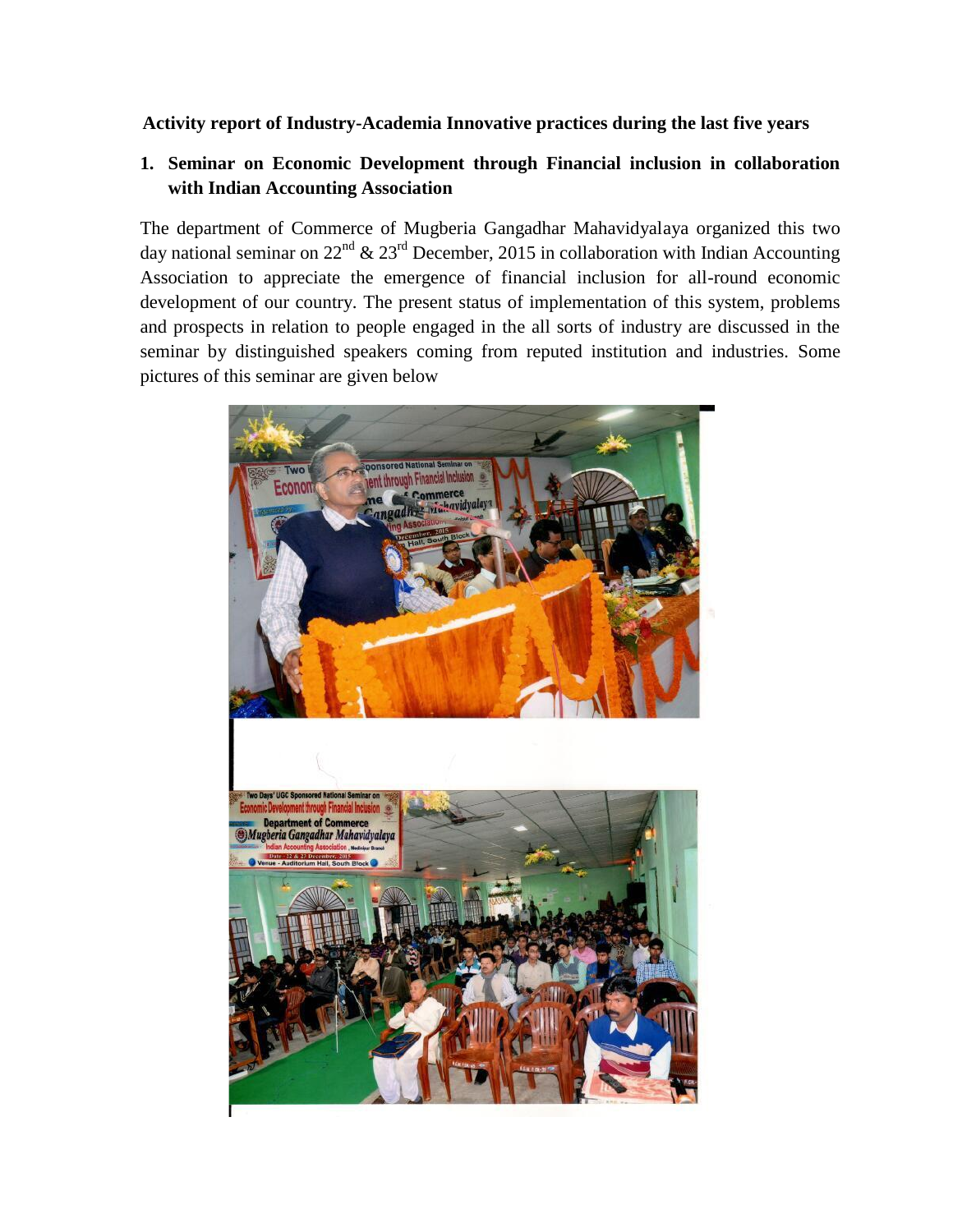## **2. DST-NIMAT funded three days workshop on Entrepreneurship**

This three days workshop was arranged in the initiation of Dr. Bidhan Chandra Samanta, Asstt. Prof. and Head, Department of Chemistry, Mugberia Gangadhar Mahavidyalaya on  $4^{\text{th}} - 6^{\text{th}}$ February, 2016 in the college campus under DST – NIMAT scheme. The objective of this program is to create awareness among faculty and students of Engineering and Science courses about various aspects of entrepreneurship as an alternative career option as also to highlight the merits of pursuing such an option. So by this program, students have got insight into various business opportunities in manufacturing, trading and service sectors under one roof. Students have got opportunities to interact with the experts and also benefit from one-to-one counseling. Students interested in taking up an entrepreneurial career have got a forum to interact with the entrepreneurs during one day Industry Visit and they have been equipped with the knowhow for starting a business. Some moments of the program are given in the following pictures

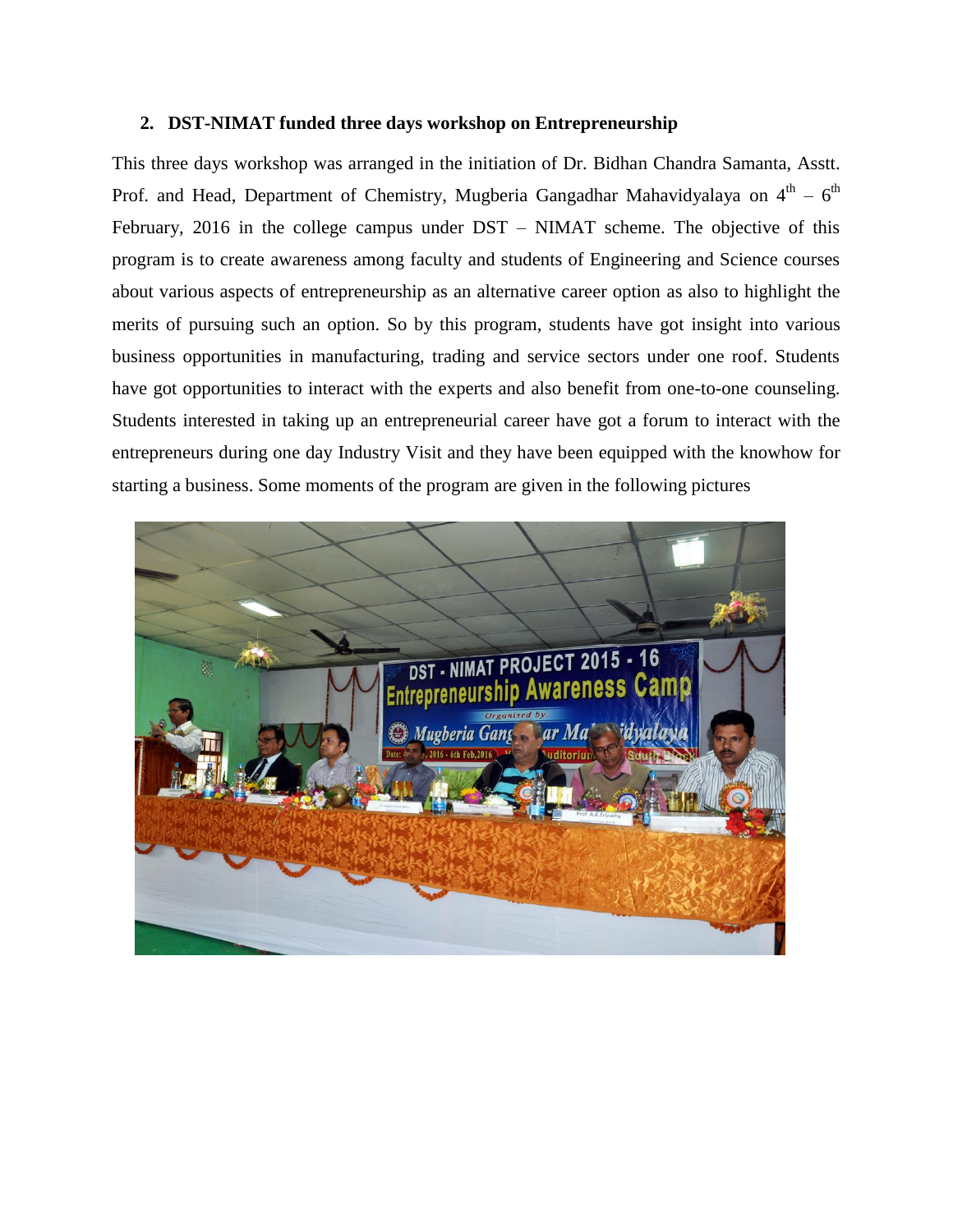